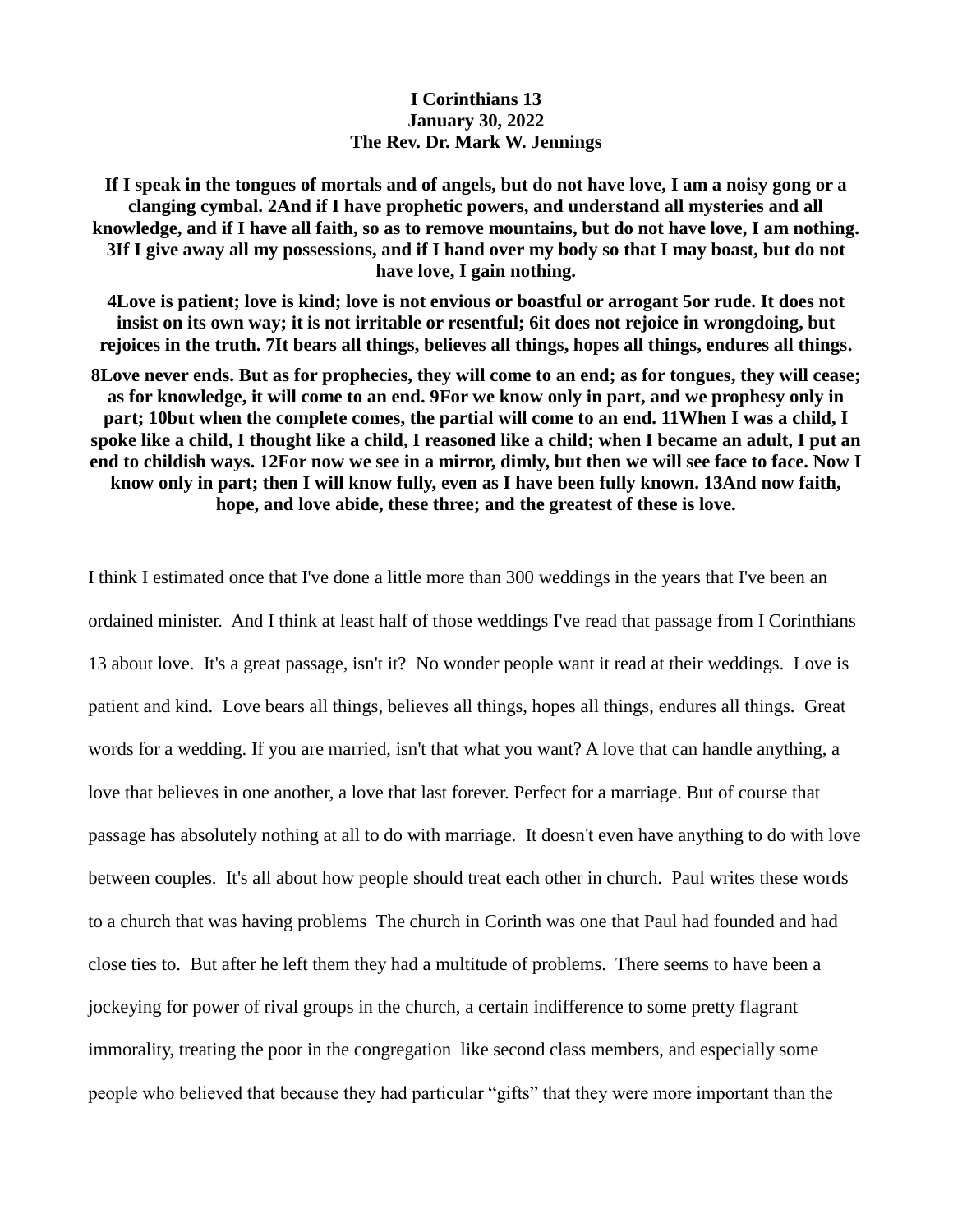other members. You may remember from last week we read from chapter 12 about how we are all part of the body of Christ and no one more important than another. But in conclusion, Paul tells them that they should strive for the higher gifts-those gifts that build up a congregation. Then he tells them that he will show them a still more excellent way—that's when he speaks about love. It would be typical in Paul's time for this letter to be read to the Corinthian church when they gathered on a Sunday, so of course when the people heard Paul's words about love, they all said, "Ohhhh, how sweet," and turned to their enemies and everyone embraced, right? Not right. Paul told them exactly what they didn't want to hear. Because he didn't speak about how we should feel toward each other, he spoke about how if we are going to be followers of Jesus Christ, how we must treat each other—imperfectly, yes, but this is our responsibility as disciples.. Not what they wanted to hear.

And it may not really be what couples looking to get married want to hear either, if they really think about it. Because this is not a passage about how wonderful the emotions of love are. It is a challenge to act with love in spite of one's feelings. Remember what the passage says, "Love is patient." Are we always patient with those that we say we love? But that's what we are encouraged to do, to be patient, to be kind. To not be envious or arrogant or rude. To not insist on our own way, but to seek what is best for the one we love. To rejoice in the truth—even when it hurts. This isn't about flowers and valentines and sweet poetry. It's actually a description of how Jesus acted toward us, it is a description of how God acts toward his creation—patiently, kindly, seeking what is best for us at all times, even when the things we do must disappoint him, or anger him, or sadden him—he still believes in us, hopes for us, and will wait forever for us. It's not easy, the way of love is never easy—that's not only what we tell couples when they marry, but it is what we should tell people when they become part of the church. But so often we don't say that, because we tell people what they want to hear.

"It will be easy to be a member of the church, we don't ask too much from you. You just should show up to worship occasionally, maybe you might like to be on a committee or part of a group, but just one that fits your interests, nothing to challenging. And of course we hope you'll support the church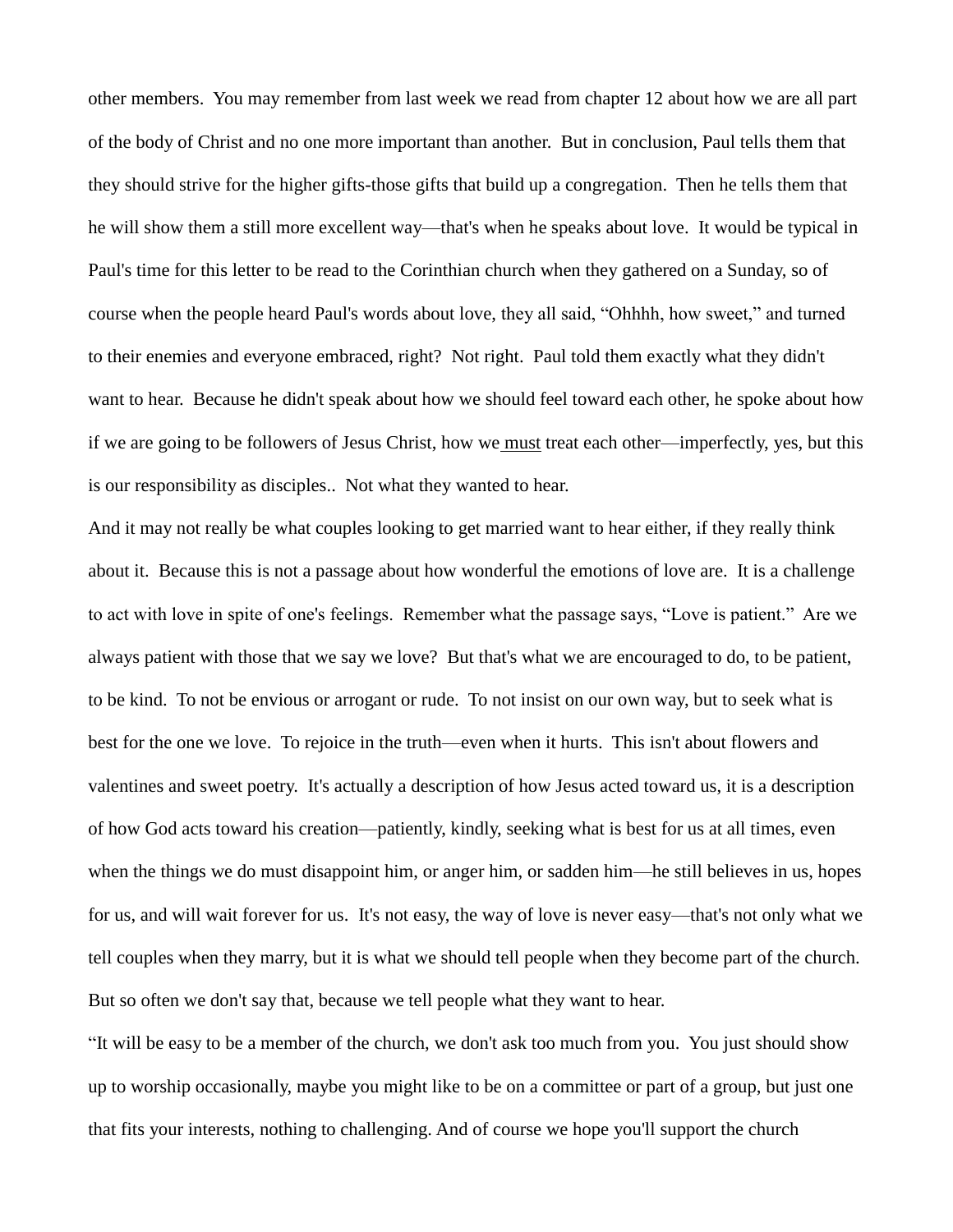financially, but give what you can, certainly after you've paid all your other bills and taken care of yourself, whatever you think is comfortable." That's what people want to hear. They don't want to hear that it might be difficult. That you might have to love someone that you don't like. That you might change old comfortable patterns and try something new. That you might have to learn to give up your anger or your grudge and start to forgive, maybe even forgive yourself. Because as we grow in Christ, which is our goal in the church, we discover which gifts are really the most important.

If I have a lot of money, so that I can live off the interest and never even touch the principal, and if I know how to trade stock and even have bitcoin in my portfolio, but have not love, I don't really amount to anything. And if I'm really famous, so that everyone watches my videos on Youtube and I've gotten to the point that I have to wear dark glasses and a hat so that I won't be recognized just to go shopping, but I don't have love, then all that doesn't really matter. And if my walls are covered with diplomas from all the best schools and everyone listens to what I say, and I'm so smart that I win a record number of games on Jeopardy, but I don't have love, then I don't really win anything.

That's not what we want to hear, it's not what the Corinthian church wanted to hear either.

The United Methodist bishop and author Wil Willimon tells the story about a group of seminarians who were engaged in a discussion fof the student sermons in the preaching class. One of the members of the class had preached last Sunday in his church and had been saddened that a number of this parishoners expressed anger because of his sermon. One man had even walked out before the singing of the final hymn. Attempting to be helpful, members of the class jumped into a discussion of what the preacher had done wrong. Had he overstated his arguments in the sermon? Had he spent e3nough time developing personal relationships with his people? Had he spoken in too strong or harsh a tone of voice? The crusty old homiletics professor listened to the discussion and then finally said, "Did it ever occur to any of you that perhaps what he did wasn't wrong; it was right? Im bothered by the assumption that many of you seem to have that there is some way to talk about Jesus without getting hurt for doing so. Let me assure you, none of you are smarter that Jesus. Jesus got into trouble for his preaching; so